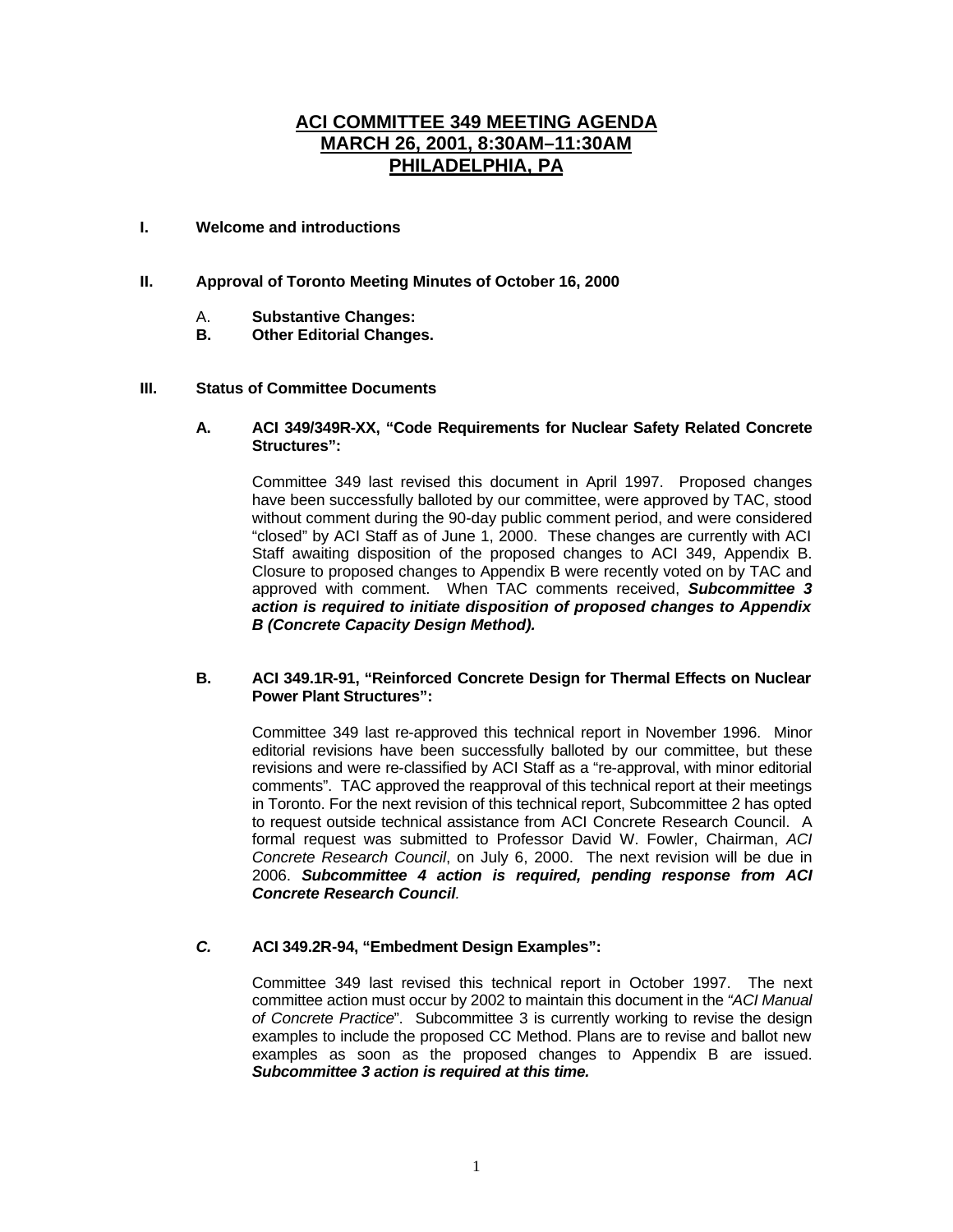## **D. ACI 349.3R-96, "Evaluation of Existing Nuclear Safety Related Concrete Structures":**

Committee 349 first issued this technical report in January 1996. Proposed changes have been balloted by the committee and reviewed by TAC, which recommended the committee to "revise", "reballot" and "resubmit". A total of 272 comments have been addressed for consideration in a recent committee letter ballot. *Subcommittee 1 action is required, pending return of committee ballot comments.*

### **E. ACI 349.4R-XX, "Guidelines for the Design of Low-Level and High-Level Waste Repository Structures":**

This technical report has been under discussion by Subcommittee 4 since 1991. A joint venture with Committee 229 is currently in progress. A half-day joint technical session, with Committee 229, has been scheduled for the ACI 2001 Fall Convention in Dallas, TX. A *Call for Papers* has been published in the August and September issues of *Concrete International*. No firm date has been set for the completion of this state-of-the-art report. *Subcommittee 4 action is required at this time.* 

# **F. ACI 349.5R-XX, "Methodology for Capacity-Side Fragility Analyses":**

This technical report has been under discussion, by Subcommittee 2, since March 1995. Subcommittee 2 has opted to request outside technical assistance from the ACI Concrete Research Council. A request was submitted to Professor David W. Fowler, Chairman, *ACI Concrete Research Council*, on July 6, 2000. *Subcommittee 4 action is required, pending response from ACI Concrete Research Council.*

#### **IV. Subcommittee Reports**

- **A. Subcommittee 1**
- **1. Status of Committee Letter Ballots for ACI 349/349R-97,** Chapters 1-6 & 20, to address new revisions in ACI 318-99
- **2. Status of Committee Letter Ballot for ACI 349.3R**
- **3. Status of Ballot Comments for Subcommittee 1 issues relating to DG-1098**
- **4. New Business**
- **B. Subcommittee 2**
- **1. Status of Committee Letter Ballot for ACI 349/349R-979,** Chapters 7-11, 13-19, 21 & Appendices A, C, D & E, to address new revisions in ACI 318-99
- **2. Status of Technical Report, ACI 349.5R-XX**
- **3. Status of Ballot Comments for Subcommittee 2 issues relating to DG-1098**
- **4. New Business**